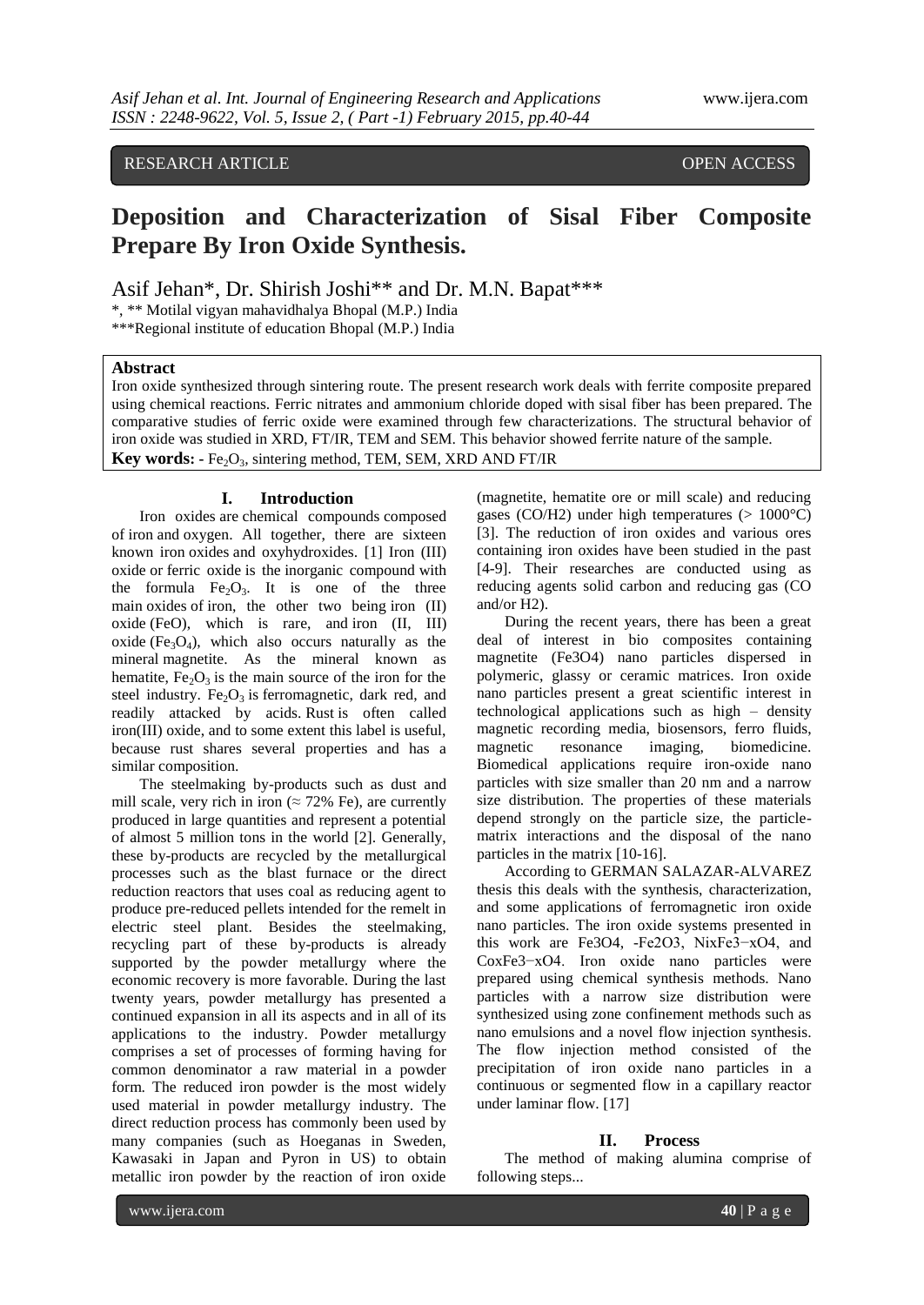Firstly provide a growing substrate and growing device, comprising a heating apparatus with reacting chamber. Secondly placing growing substrate and a quantity of reacting materials into the reaction chamber. Lastly, heating the reaction chamber to a temp 1000o C the steps are following:-

- $\triangleright$  Take a quantity of ferric nitrate and ammonium chloride and dissolve it into water.
- $\triangleright$  Now putted the sisal fiber in this solution and left it for 1 hour.
- $\triangleright$  After 1 hour we added the drops (10 d) of ammonia solution into this solution.
- $\triangleright$  Putting this solution to a temperature 1000 $^{\circ}$  C to obtain alumina.
- $\triangleright$  Taken out the crucible containing material and placed it on asbestos sheet till it cools down to room temperature.

### **III. Result and discussion**

#### XRD

The amorphous state of the sisal fiber composite was verified by XRD. The x-ray diffraction patterns of Fe2O3 doped with sisal fiber shown in fig 1. The main peaks for Fe<sub>2</sub>O<sub>3</sub> are observed at  $2\theta$ =10.744  $(d=8.22775 \text{ Å})$ ,  $2\theta=24.164$   $(d=3.68020 \text{ Å})$ , 2θ=33.190 (d=2.69705 Å), 2θ=35.663 (d=2.51552 Å),  $2\theta = 40.913$  (d=2.20401 Å),  $2\theta = 49.508$  $(d=1.83965 \text{ Å})$ ,  $2\theta = 54.127 \text{ } (d=1.69305 \text{ Å})$ ,  $2\theta = 57.717$  (d=1.59599 Å),  $2\theta = 62.497$  (d=1.48491) Å),  $2\theta = 64.067$  (d=1.45226 Å) corresponding to (555), (562), (1032), (917), (611), (732), (713), (548), (649) and (648) reflections. The peaks present in  $Fe<sub>2</sub>O<sub>3</sub>$  were also observed in the composition of sisal fiber with  $Fe<sub>2</sub>O<sub>3</sub>$  which indicates the presence of ferrite particle. The entire pattern indicates about the small dimensions of the iron oxide particles. The changes in peaks occur due to the presence of composition of sisal fiber [18]. These radical cations through the coupling reaction lead to the ion of stable electrically conducting natural fiber. Reaction with the natural fiber generated by an internal redox reaction, which casus the reorganization of electronic structure to give the +ve and –ve nature of a radical is linked to its difference in reactivity towards lignin and cellulose/hemicelluloses [19].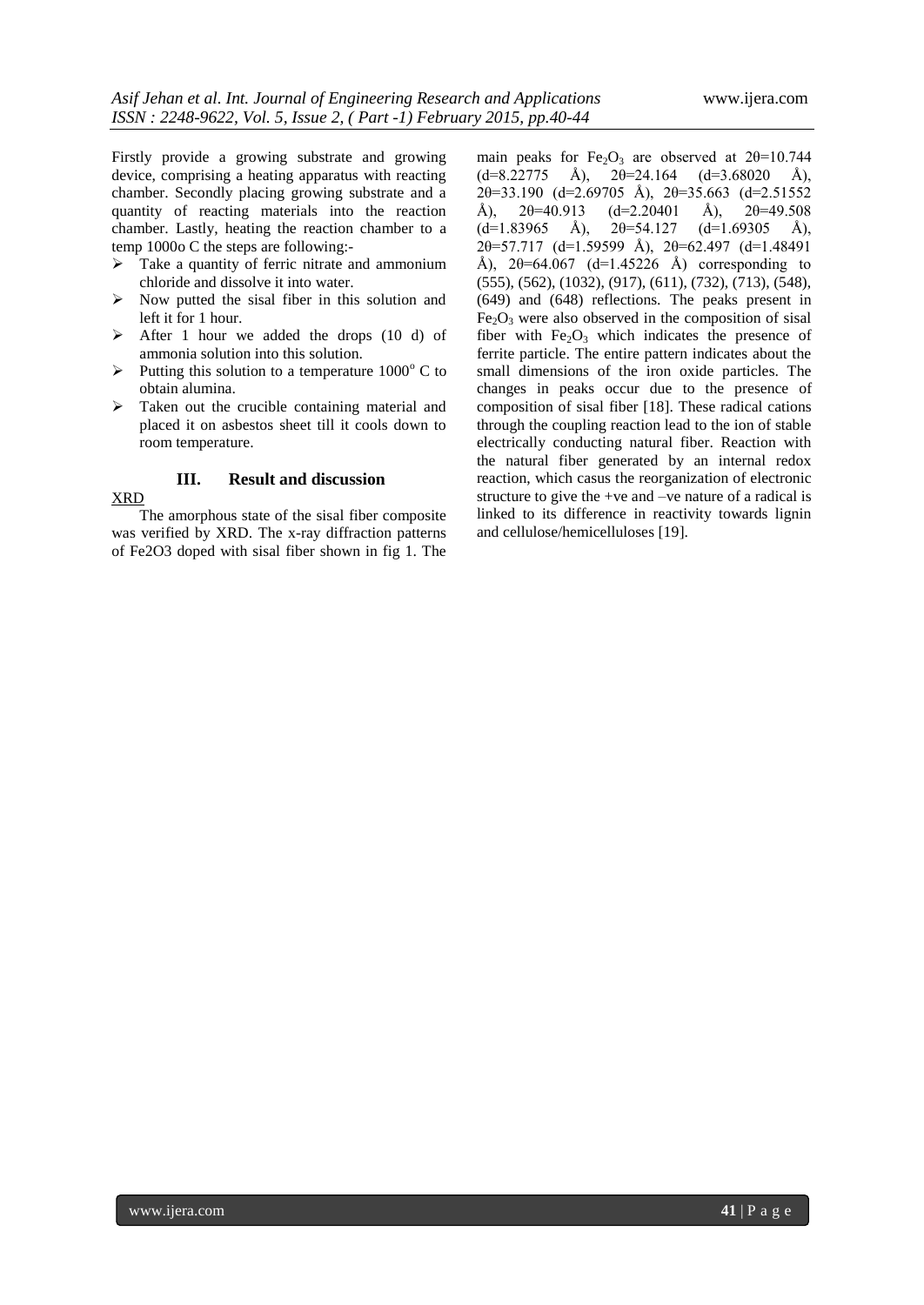

Natural sisal fiber consists of proton H+ molecule in its composition and deprotonation process is also occurred in natural fiber. Deprotonation is the removal of a proton  $(H+)$  from a molecule. Deprotonation of the radical cation is a major pathway and the proton removal decreases positive charge in the molecule and an increases negative charge. Deprotonation usually occurs from the donation of electrons or acceptance of the proton using a base, which forms its conjugate acid. [20]

| Name           | Symbol               | Classification    |  |
|----------------|----------------------|-------------------|--|
| Cellulose      | $C_6H_{10}O_5$       | C-H Deprotonation |  |
| Hemicelluloses | $C_5H_{10}O_5$       | C-H Deprotonation |  |
| Lignin         | $C_{13}H_{34}O_{11}$ | C-H Deprotonation |  |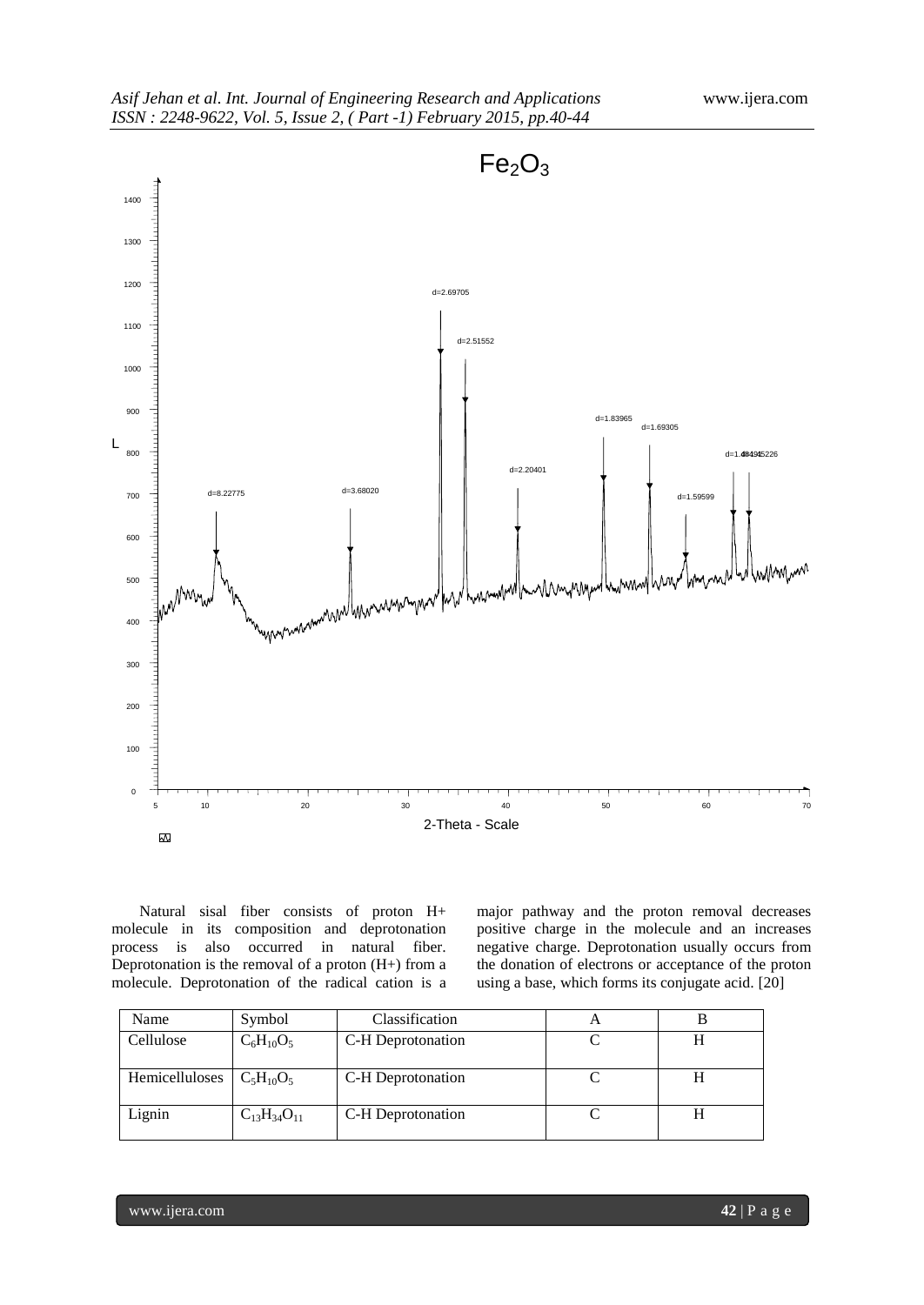#### TEM

Fig 2 (a) (b) and (c) shows the non linear and non uniform dispersed iron oxide particles of 141.24nm and the agglomerated fiber containing 30.31-30.90mn size particles of iron oxide. The samples appear highly strained as seen in fig 2 (a) (b) and (c).



Fig  $2(a)$ , (b) and (c)

The presence of dislocation loops is clearly seen. It is possible that the strain present in the sintered samples has a direct effect on the dielectric loss.

#### SEM

Figure 3 (a) and (b) shows the morphology of  $Fe<sub>2</sub>O<sub>3</sub>$ . The micrograph depicts the crystalline nature. The variation in specular optical transmittance against wavelength for pure and doped iron oxide.



#### FTIR

It is clear from fig 4 that broad absorption bands appear at 6188.9515, 2721.0889 and 2592.8639 cm-1 respectively, which are attributed to the stretching vibration of hydroxyl groups. The peaks at 3437.2197, 3409.4926 and 3125.4871 cm-1 correspond to the vibration of carboxylic acid groups. The IR transmission spectra of sisal fiber composite

This shows the typical micrograph of the clustering of well established randomly oriented nano rods which has compact, homogenous and well adherent growth onto the substrate. Fig (a) and (b) shows the morphology of material and fiber respectively. Fig 3(a) has porosity, non uniform and inside hollow texture. Its upper surface is in crystalline, non linear, soft and spongy form. In fig 3(b) fiber shows a crystalline, linear and smoky effect.



were recorded in the range  $500-4000$  cm<sup>-1</sup>. The prepared sample was free from visible inhomogeneities like cracks or bubbles. Decrease with a shifting of meta-center towards slightly higher wave number. For further increase of  $Fe<sub>2</sub>O<sub>3</sub>$  the intensity of this band is continued to decrease where the first group of bands is also observed to decrease. [21]